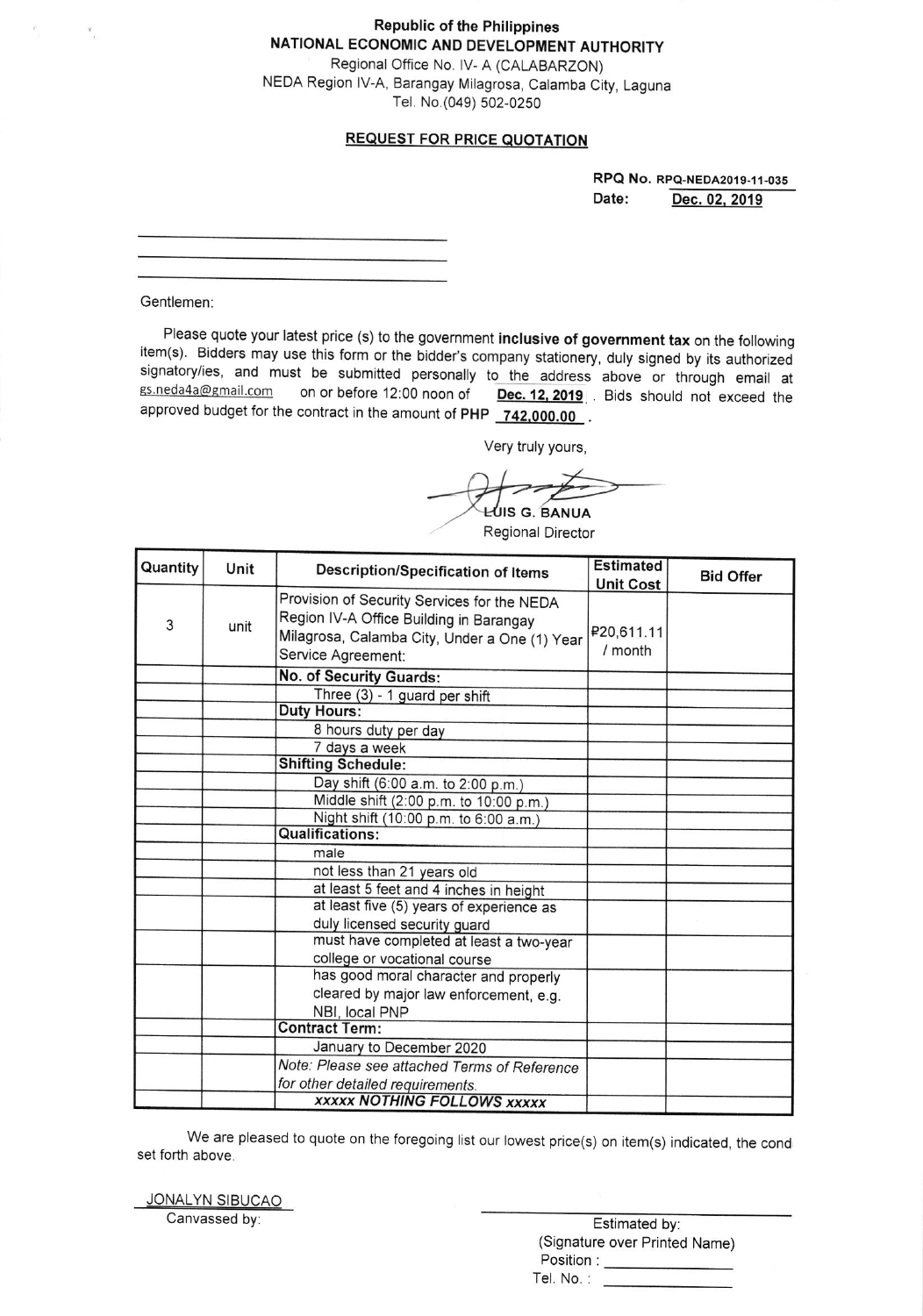#### TERMS OF REFERENCE

## The Nettern of Source, Schools for the National Economic and Development<br>Authority (NEDA) Region IV-A Office Building in Barangay Milagrosa, Calamba Provision of Security Services for the National Economic and Development Research of the Bunding in Barangay Milagon.<br>City Under One (1) – Year Service Agreement

#### I. RATIONALE

The NEDA Region IV-A would like to hire the services of a security agency to<br>guard/protect its employees and clients, physical area, materials/equipment, and y to financial assets.

#### II. SCOPE AND COVERAGE

The engagement shall be for the provision of continuous security measures by three<br>(3) security guards who shall be assigned in the NEDA Region IV-A office building in Barangay Milagrosa, Calamba City on round the clock basis on all days throughout the year, including Saturdays, Sundays and holidays by changing personnel in eight- hour rotation or replacement.

The security services are needed for the protection and guarding of properties of the<br>NEDA Region IV-A from theft, robbery, arson, destruction or damage as well as protecting its officials, employees, visitors, guests and the transacting public from assault, harassment, threat or intimidation through enforcement and implementation of plans, policies, rules and regulations relative to security and safety.

#### III. DURATION OF AGREEMENT

The Service Agreement shall be for a period of one (1) year in accordance to the provisions of GPPB Resolution No. 24-2007 entifled Approving and Adopting the Guidelines on the Procurement of Security and Janitorial Services. The agreement shall be effective on January 2020 - December 2020.

## IV. APPROVED BUDGET FOR THE CONTRACT (ABC)

The ABC is Php 742,000.00 (Php 20,611.11 monthly salary per guard) annually, inclusive of all applicable government taxes and service charges.